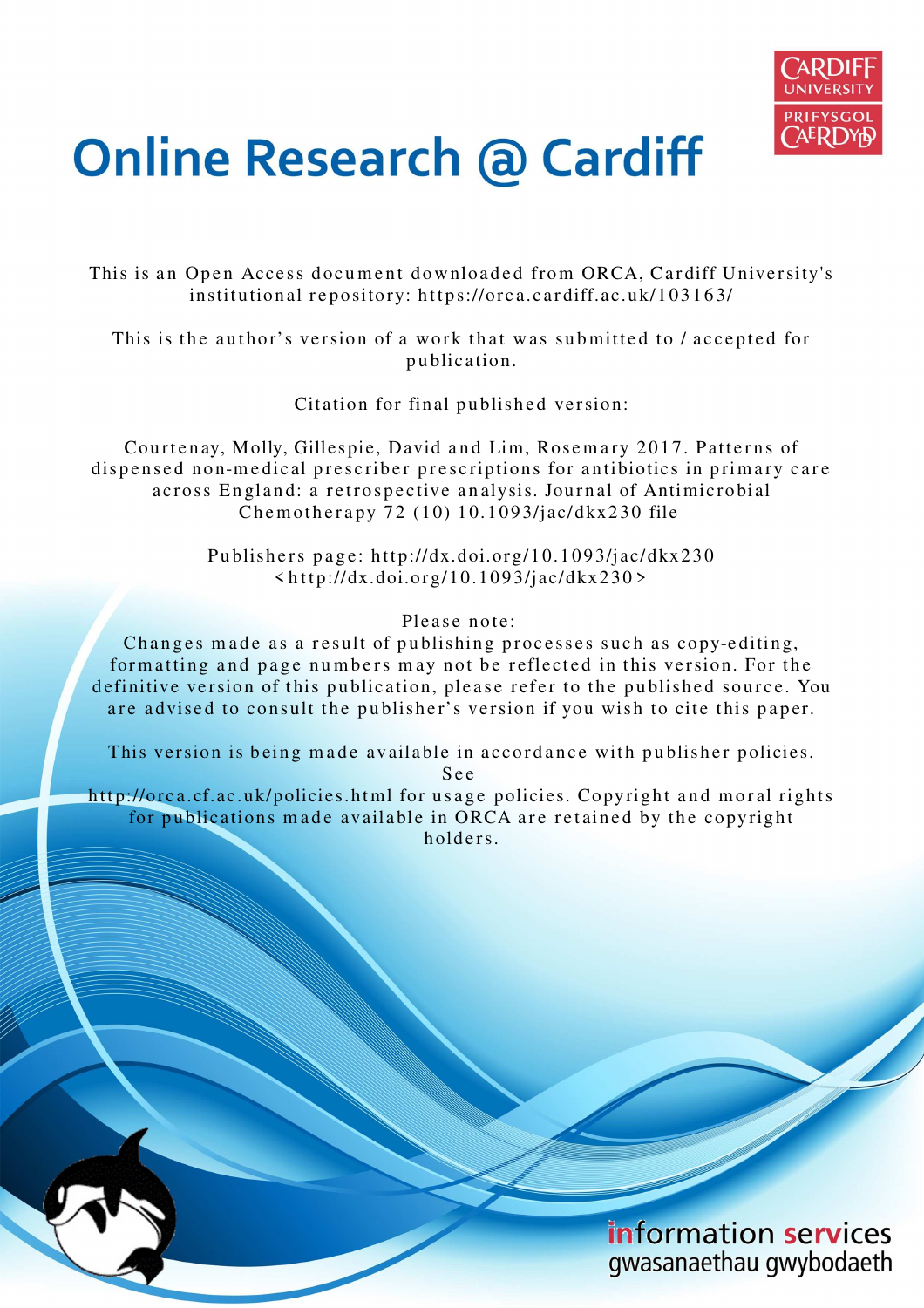| $\mathbf{1}$   | PATTERNS OF DISPENSED NON-MEDICAL PRESCRIBER PRESCRIPTIONS FOR ANTIBIOTICS IN PRIMARY                                         |  |  |  |  |  |
|----------------|-------------------------------------------------------------------------------------------------------------------------------|--|--|--|--|--|
| $\overline{2}$ | <b>CARE ACROSS ENGLAND: A RETROSPECTIVE ANALYSIS</b>                                                                          |  |  |  |  |  |
| 3              |                                                                                                                               |  |  |  |  |  |
| 4              | Molly Courtenay <sup>1*</sup> , David Gillespie, <sup>1</sup> Rosemary Lim, <sup>2</sup>                                      |  |  |  |  |  |
| 5              | <sup>1</sup> Cardiff University, Cardiff, CF24 OAB, UK, <sup>2</sup> Reading University, Whiteknights, Reading, Berkshire RG6 |  |  |  |  |  |
| 6              | 6AP, UK                                                                                                                       |  |  |  |  |  |
| $\overline{7}$ |                                                                                                                               |  |  |  |  |  |
| 8              | Dispensed non-medical prescriber prescriptions for antibiotics in primary care in England.                                    |  |  |  |  |  |
| 9              |                                                                                                                               |  |  |  |  |  |
| 10             |                                                                                                                               |  |  |  |  |  |
| 11             |                                                                                                                               |  |  |  |  |  |
| 12             | <b>Corresponding author:</b>                                                                                                  |  |  |  |  |  |
| 13             | Molly Courtenay                                                                                                               |  |  |  |  |  |
| 14             | Email: courtenaym@cardiff.ac.uk                                                                                               |  |  |  |  |  |
| 15             | Tel: 02920688566                                                                                                              |  |  |  |  |  |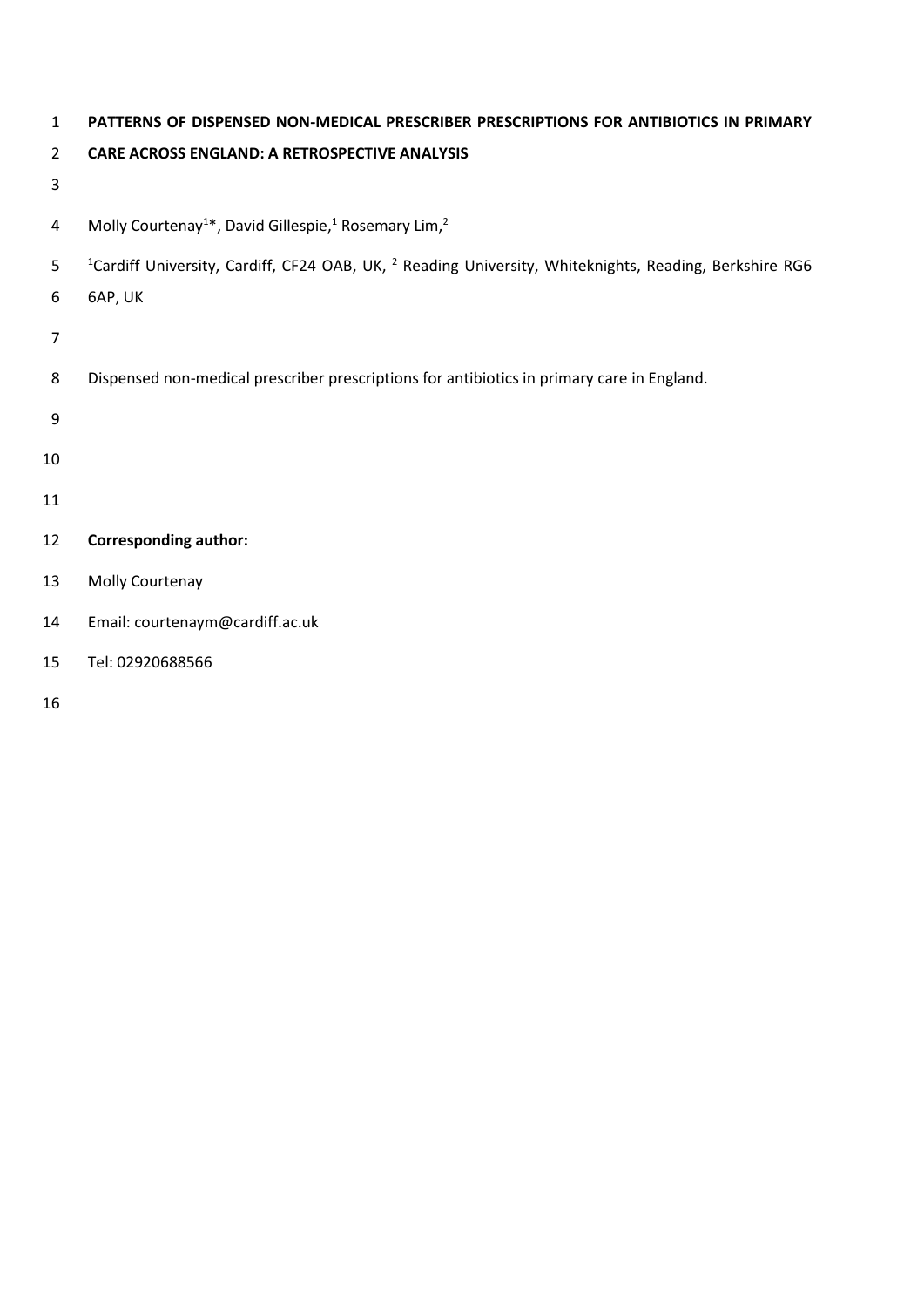#### **STRUCTURED SYNOPSIS**

 **Objective**: To describe the patterns of dispensed non-medical prescriber prescriptions for antibiotics in primary care across England between 2011 and 2015.

 **Methods:** A retrospective analysis of dispensed antibiotic prescriptions, written by non-medical prescribers and medical prescribers between 2011 and 2015 in primary care in England, obtained from the National Health Service Business Services Authority.

 **Results**: Between 2011 and 2015, the numbers of non-medical prescribers (mainly nurses but also pharmacists and small numbers of allied health professionals) in England, who have independent prescribing capability, has risen by over a third to nearly 30,000. Most of these prescribers provide a broad range of services in primary care. The rate of dispensed non-medical prescriber prescriptions for antibiotics over this period has increased, as has the percentage of all primary care antibiotics dispensed that were prescribed by non-medical prescribers, which is currently nearly 8%. The most commonly dispensed NMP antibiotic prescriptions were penicillin, sulfonamides, trimethoprim, macrolides, tetracyclines, and nitrofurantoin.

 **Conclusion**: Increasing numbers of non-medical prescribers are working in primary care in England and managing infections. Antibiotics prescribed by this group align with surveillance reports of antibiotic use in primary care. With the numbers of non-medical prescribers being set to rise further, they form an important group to involve in antimicrobial stewardship efforts.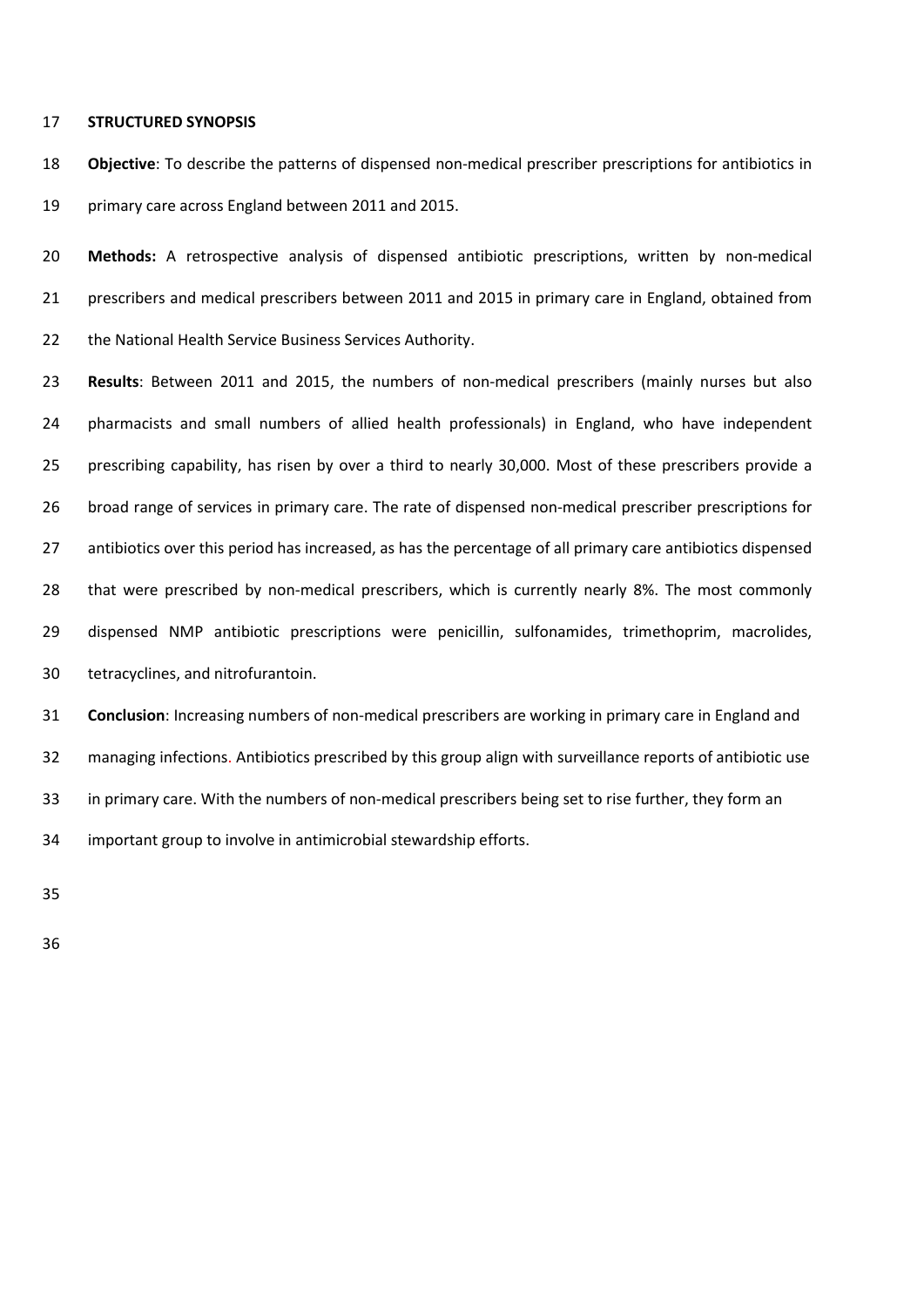#### 37 **INTRODUCTION**

38 Over the last decade, legislative authority to prescribe has been extended in a number of countries and 39 is on the policy agenda in many more.  $1-3$  Appropriately qualified non-medical healthcare professionals 40 (nurses, pharmacists and allied health professionals (AHPs) (hereafter referred to as non-medical 41 prescribers (NMPs)) in a number of countries (including the United Kingdom (UK), the United States, 42 New Zealand, Netherlands, Ireland, Australia, Canada, Sweden), <sup>4-7</sup> have legislative authority to 43 prescribe. Drivers for this role include quicker and more efficient access to medicines, better use of 44 healthcare professionals' knowledge and skills, the need to reduce the workload of doctors and address 45 doctor shortages, and the development of advanced practitioner roles. 4

46 As of 2002, changes in legislation enabled any first level registered nurses in the UK, with 3 years 47 qualified experience, to access independent prescribing training typically of 3 to 6-month duration.<sup>8</sup> This 48 contrasts with some countries (e.g. the United States, Canada and Australia), where training to 49 prescribe, also available to registered nurses, is at master's level and is a component of the advanced 50 nurse practitioner programme, usually 2 years in length.<sup>2</sup> In 2006, independent prescribing rights in the 51 UK were extended to include registered pharmacists. <sup>9</sup> Within the last three years registered AHPs (i.e. 52 physiotherapists, podiatrists/chiropodists, radiographers),  $10$  and optometrists  $11$  have also been 53 provided with independent prescribing rights. Apart from some restrictions around Controlled Drugs by 54 AHPs, NMPs are able to independently prescribe any medicine within their area of competence. The 55 numbers of these prescribers have steadily increased over the last 5 years. There are currently around 56 30,000 nurses, 3000 pharmacists and several hundred AHPs with prescribing capability and these 57 numbers are set to rise.  $12,13$ 

58

59 Resistance to antibiotics is a major global health problem  $14,15$  with overuse of antibiotics a key factor.  $16,17$  Although there is significant scope to improve the prescription of antibiotics in primary care, <sup>18</sup> apart 61 from a retrospective analysis of patterns of primary care antibiotic prescribing by 2414 nurse prescribers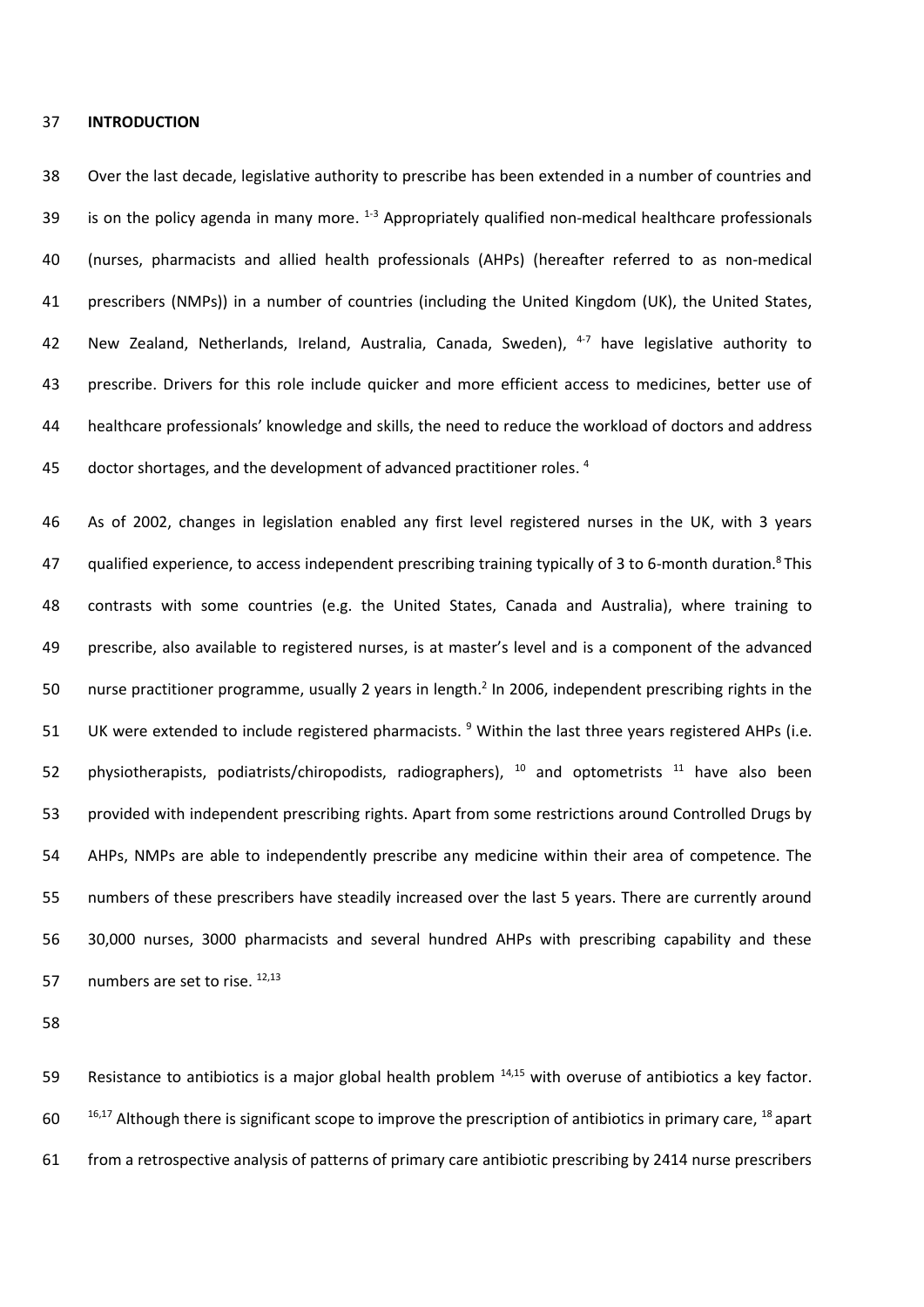62 in Scotland, which suggested that nurses do follow best practice guideline, there is no evidence available at a national level in England, on the patterns of antibiotic prescribing by NMPs. Given that the majority of NMPs work in primary care in a variety of roles and frequently prescribe antibiotics for 65 infections,  $20,21$  it is important that we understand the prescribing behaviour of this group. The aim of this study was to describe the patterns of dispensed NMP prescriptions for antibiotics in primary care across England between 2011 and 2015.

## **MATERIALS AND METHODS**

 A Freedom of Information (FOI) request was submitted to the National Health Service Business Services Authority (NHSBSA) by MC. The NHSBSA Prescription Service provides prescribing information to prescribers and managing organisations within the National Health Service (NHS) in England. The following information was requested:

 a) the total amount of all antibiotics (British National Formulary (BNF) chapter 5.1) prescribed nationally;

b) the total amount of all BNF prescribing by NMPs nationally;

- c) monthly dispensing data of all antibiotics (BNF chapter 5.1) written by NMPs at Primary Care level and dispensed in the community for a period of five years from January 2011 to December 2015;
- 80 d) the total amount of all antibiotics (BNF chapter 5.1) prescribed at practice level data for four 81 Clinical Commissioning Groups (CCG) (urban CCGs of Central Manchester and Lewisham and 82 rural CCGs of Cumbria and Gloucestershire).

84 We sought advice and clarification from the Cardiff University Ethics Committee and the NHSBSA which both confirmed that ethical approval for the study was not required as the data are anonymous and readily available in the public domain from the NHSBSA.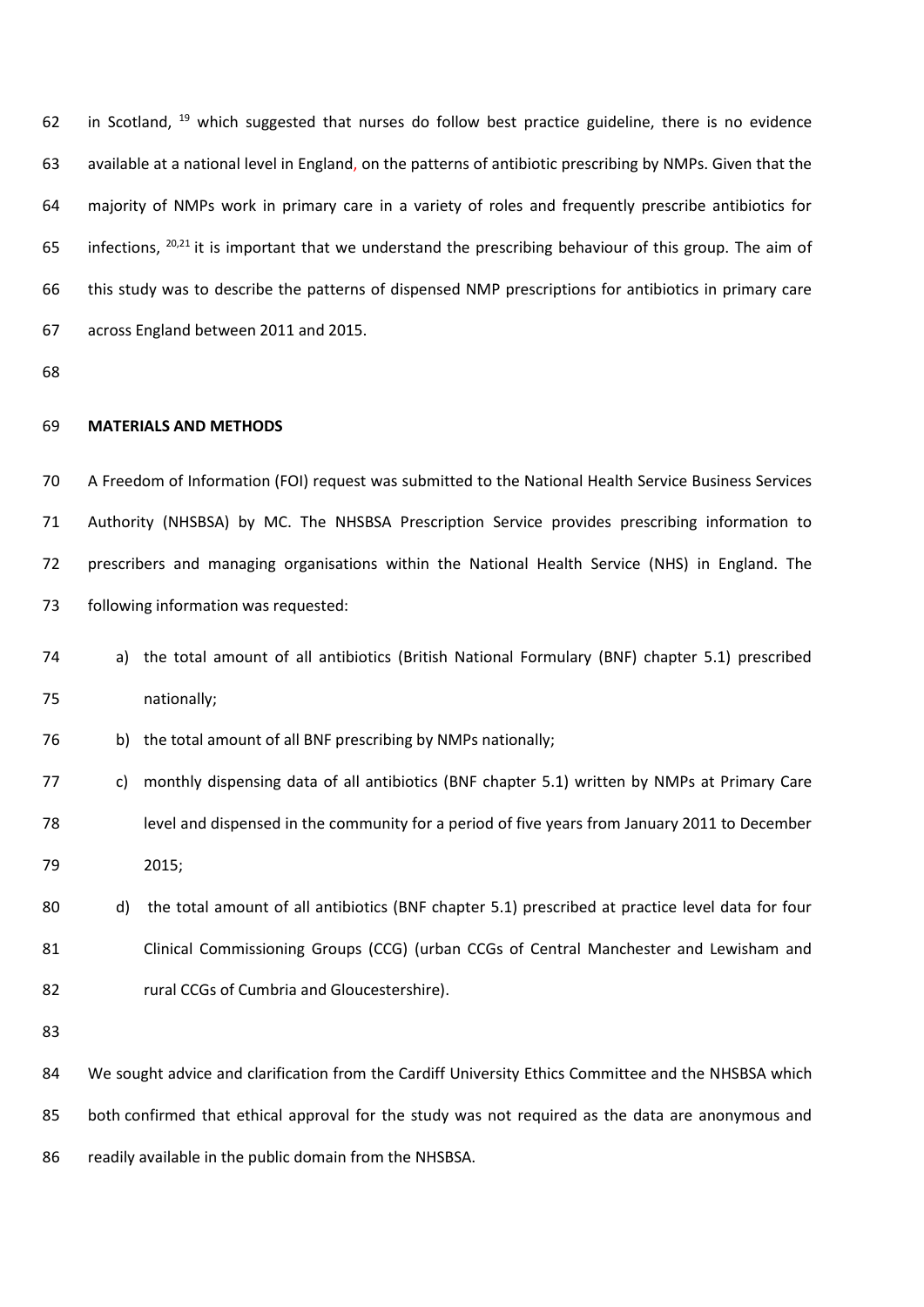Prescribing data presented in this paper were derived from FP10 prescription forms written by 89 prescribers in primary care. FP10 prescription forms are NHS prescription forms used by specific groups of prescribers in England, including medical and NMPs and NHS dentists. Data at primary care level contained information on type of NMP and prescription details (name, strength, formulation, quantity and cost of medicine). Data at practice level contained information on type of NMP, total amount of antibiotics prescribed, and practice setting details.

 Descriptive analyses were undertaken, with dispensed prescriptions reported per quarter and standardised using mid-year population estimates (obtained from the Office for National Statistics (ONS)) and number of NMPs (obtained from the Department of Health (DoH)). Results are presented overall, by type of NMP, and by class of antibiotic.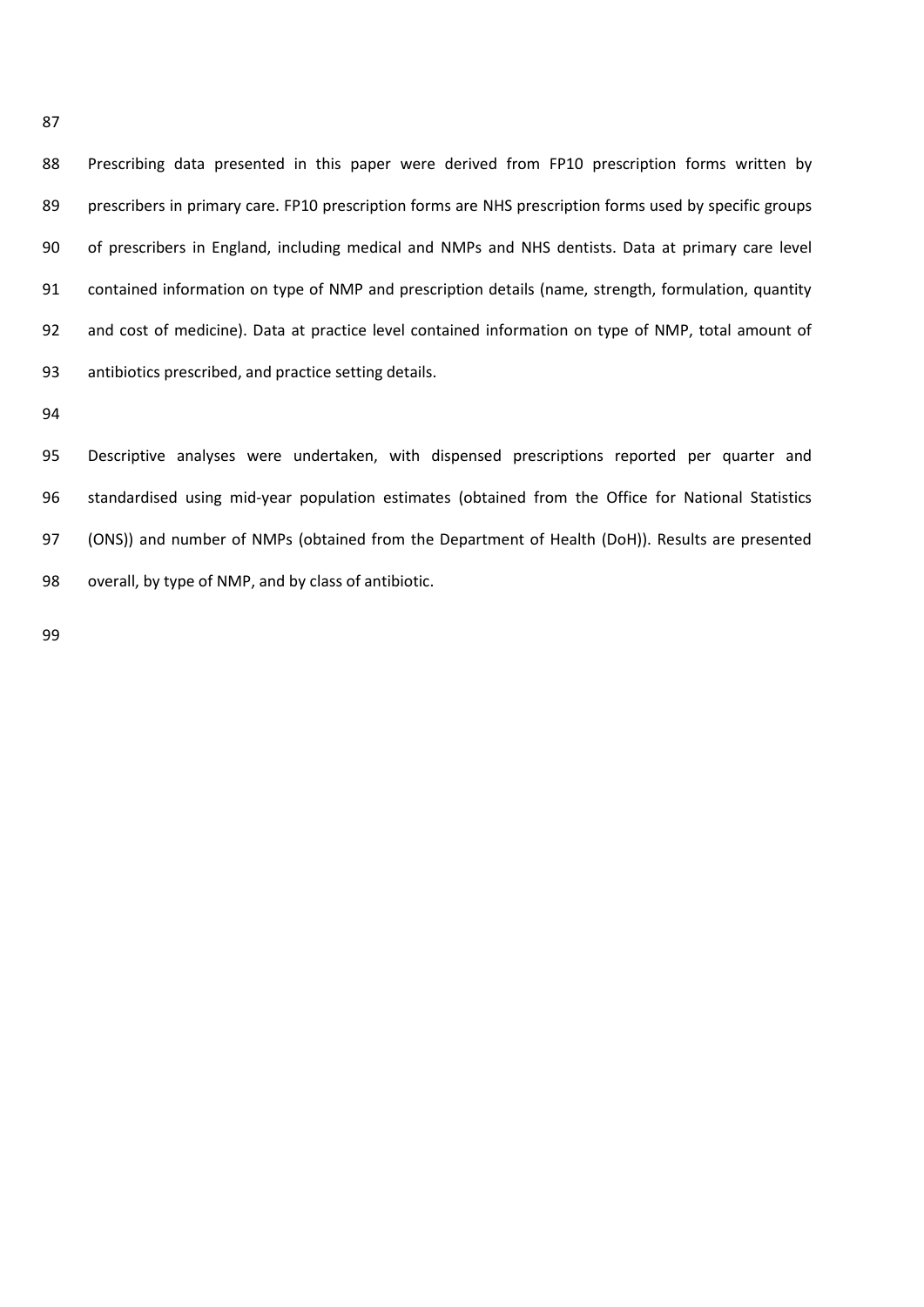#### **RESULTS**

### **Number of NMPs in primary care across England**

 Between January 2011 and December 2015, the numbers of NMPs rose by 38.5% (absolute increase from 21,545 to 29,836). Most of these prescribers were nurses (88% in 2011 rising to 89.8% in 2015), some were pharmacists (6.9% rising to 9.9%) and a few were AHPs (2.1% rising to 3.3%) (see Figure 1). During this time period, over 98 million prescriptions items dispensed were written by NMPs (Table 1), and the numbers of these prescriptions steadily increased year upon year. There was an 18.1% relative increase in the rate of all dispensed prescriptions items written per 100,000 person days per NMP between 2011 and 2015 (i.e. from 0.0038 in January to March 2011 to 0.0045 in October to December 2015).

## **Total number of antibiotics dispensed, and dispensed prescriptions written by NMPs**

 The total number of dispensed antibiotic prescriptions, issued by medical and NMPs between 2011 and 2015 was over 186 million (Table 1). The rate of all antibiotics dispensed per 100,000 person-days by medical and NMPs decreased from 212.2 in January 2011 to 183.5 in December 2015, with peaks observed during the January to March quarters each year. 6.5% (i.e. over 12 million prescriptions items and representing 12.3% of all NMP prescriptions) (Table 1) of these prescriptions were written by NMPs. The rate per 100,000 person-days per NMP demonstrated a 14.4% relative decrease over this time

period.

 The percentage of all dispensed NMP prescriptions for antibiotics decreased from 14.3% in January to March 2011 to 10.3% in October to December 2015 (a 27.5% relative decrease). This decrease was steady, with peaks observed during the January to March quarter. Conversely, the percentage of all primary care antibiotic dispensed that were prescribed by NMPs steadily increased from 5.6% to 7.6% (a 37.1% relative increase). Practice level data identified that the numbers of NMPs working within CCGs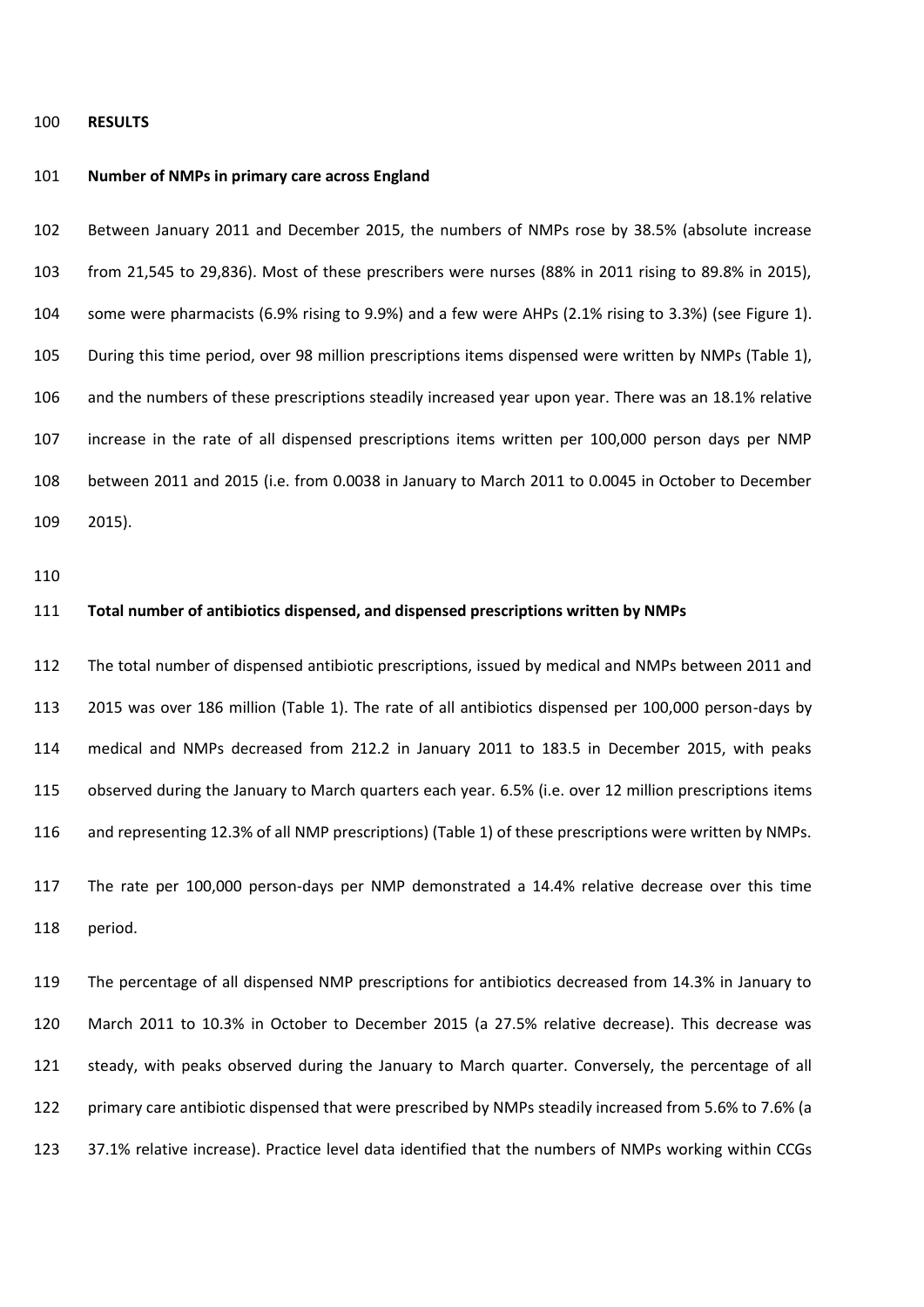varied. As well as working in general practice, these NMPs worked in a variety of settings and provided a broad range of services (including community services, continence service, lymphoedema services, substance misuse services, palliative care, intermediate care, and out-of-hours services) across CCGs.

# **Dispensed prescriptions for antibiotics written by NMPs**

 The majority of dispensed NMP prescriptions for antibiotics were written by nurses, and the rate at which they were dispensed, decreased over time from 28.79 at the beginning of 2011 to 26.22 by the end of 2015. Peaks were observed during the January to March quarter. This decrease was also evident in the overall rate of dispensed NMP prescriptions for antibiotics. Dispensed AHP prescriptions for antibiotics did occur, but only infrequently. Dispensed pharmacist's prescriptions for antibiotics increased from 0.83 per prescriber in January 2011 to 4.08 in October 2015. No seasonal trends were observed for pharmacists or AHPs (Table 1).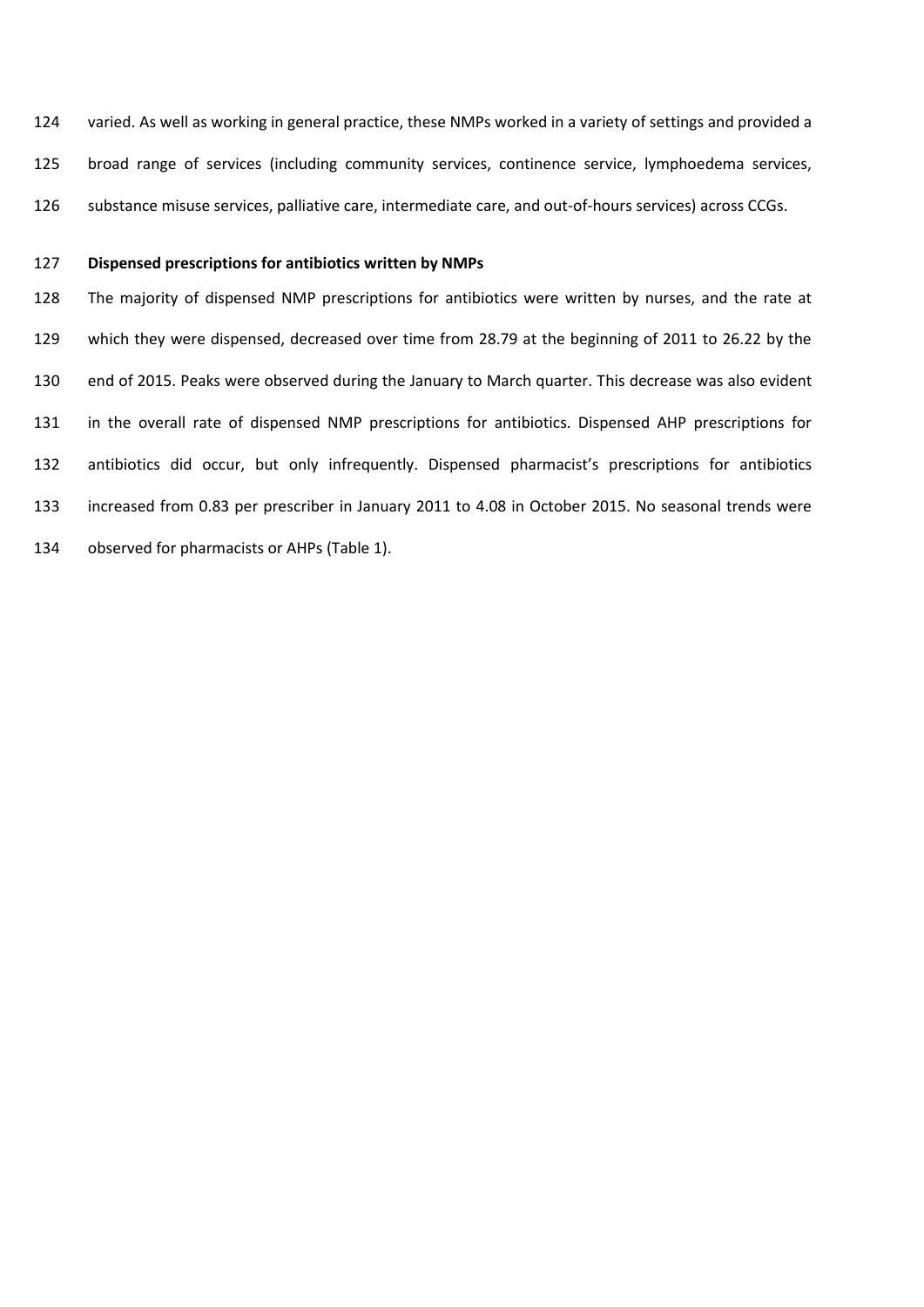#### **Types of antibiotics dispensed**

 Penicillins were the most commonly dispensed antibiotic prescribed by NMPs (see Table 2), although the rate at which these prescriptions were dispensed, decreased over time from 16.4 at the beginning of 2011 to 13.6 at the end of 2015 (a 16.9% relative decrease) (Figure 2). Peaks were observed during January to March quarters. The four next most commonly dispensed NMP antibiotics prescriptions, categorised according to BNF chapter 5.1 anti-bacterial subsections, were sulfonamides and 141 trimethoprim (these were mostly dispensed trimethoprim prescriptions), macrolides, tetracyclines, and nitrofurantoin (which was categorised under the BNF class of "urinary tract infections") (see Table 2). Trimethoprim dispensing decreased over time by 9.4%, macrolides decreased by 15.3%, whereas tetracyclines increased by 20.8% and nitrofurantoin by 119.4%. Peaks were observed for trimethoprim and nitrofurantoin during the October to December quarter, whereas peaks were observed during the January to March quarter for macrolides and tetracyclines (see Figure 3).

### **DISCUSSION**

148 Although surveillance data of antibiotic use in England is available<sup>22</sup> this data does not differentiate between medical and NMPs. This is the first study to describe the patterns of dispensed NMP prescriptions for antibiotics in primary care across England. Between 2011-2015, the numbers of NMPs in England who have independent prescribing capability has risen by over a third to nearly 30,000. The majority of these prescribers practice in primary care and provide a broad range of services. The rate of dispensed NMP prescriptions for antibiotics over this period has increased, as has the percentage of all primary care antibiotic dispensed that were prescribed by NMPs. The most commonly dispensed NMP antibiotic prescriptions were penicillin, sulfonamide and trimethoprim, macrolide, tetracycline, and nitrofurantoin.

 The findings of this work confirm that NMPs are an increasing contributory influence to total antibiotic prescribing in primary care. This is in-line with national evaluations of NMPs in England in which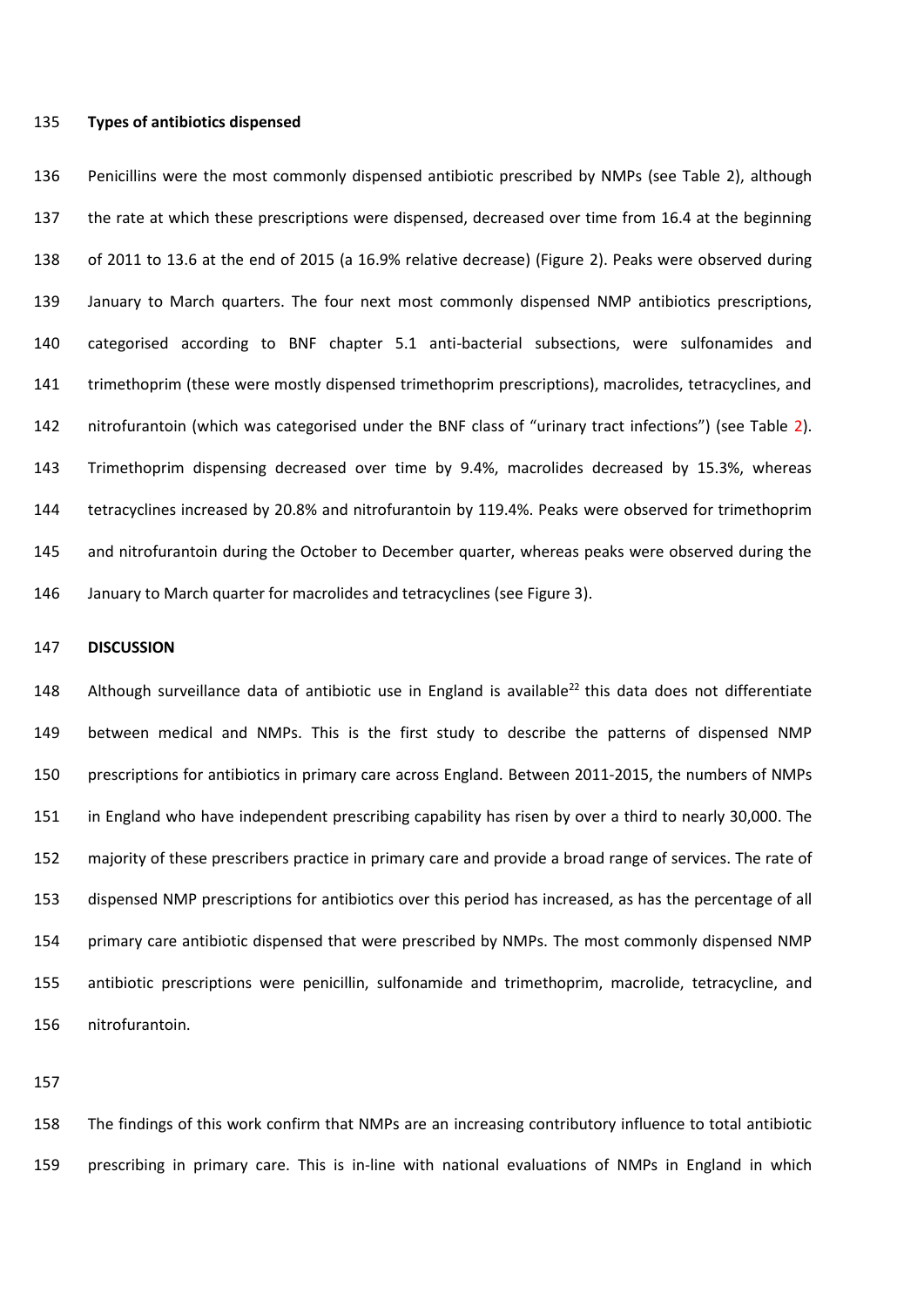160 infections have been identified as a treatment area in which high numbers prescribe medicines,  $21,23$  and 161 for which growing numbers report they intend to do so.<sup>23</sup> Most of these prescriptions were written by nurses. This is unsurprising given that greater numbers of nurses (the largest NHS workforce in England  $^{24}$ ), as compared to pharmacists and AHPs, are qualified to prescribe. Furthermore, nurses were the first 164 group of non-medical healthcare professionals to be granted prescribing rights,<sup>8</sup> and have been 165 prescribing antibiotics independently in primary care for over 15 years.<sup>25</sup> Given how health services are 166 set to change,  $12,13$  and the key roles nurses will play within these services,  $12,13$  these numbers will only increase.

 Our findings align with a retrospective analysis of patterns of primary care antibiotic prescribing by nurse prescribers in Scotland which indicated an increase in the volume of antibiotic prescribing by 172 nurses.<sup>19</sup> In-line with findings of national research,  $21,23,26$  practice level data suggest that non-medical prescribing has been implemented inconsistently across CCGs, and NMPs work in a broad range of services and roles and prescribe antibiotics. This may account for the differing rates of antibiotic 175 prescribing by NMPs that have been reported previously.<sup>19</sup> Recognising which settings and services these relatively new groups of prescriber's work is important if we are to provide them with appropriate 177 support in their choice and use of antibiotics, and optimise prescribing practice.

179 In-line with guidance for the treatment of minor infections, narrow spectrum antibiotics (penicillins, macrolides, tetracyclines) were the most frequently dispensed NMP prescriptions for antibiotics. Although not reporting specifically on NMPs, this has also been observed in surveillance reports of 182 antibiotic use in primary care<sup>22</sup> and aligns with findings of nurse prescribers in Scotland.

 Our data does not enable us to make any judgement on the appropriateness of prescribing by NMPs and more information is required to establish whether these prescribers are prescribing appropriately.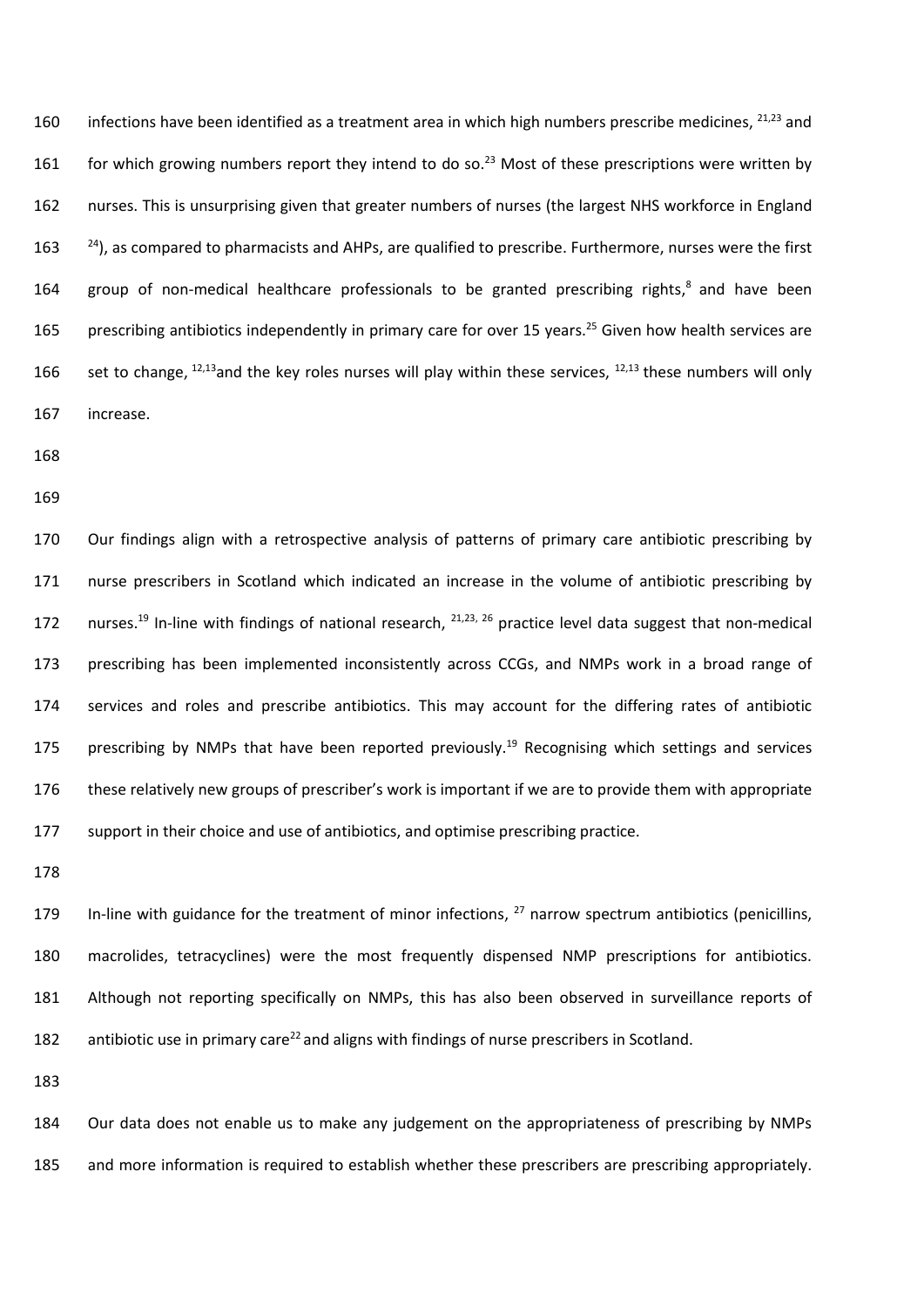However, the overall decrease in rate of dispensed NMP prescriptions for antibiotics, the most frequently prescribed antibiotics being narrow spectrum with small numbers of dispensed NMP prescriptions for broad spectrum antibiotics (recommended when antibiotics are necessary, but 189 reserved to treat resistant disease<sup>27</sup>), suggests that these prescribers are following government recommendations for self-limiting minor infections. The rise in dispensed NMP prescriptions for nitrofurantoin might be explained by national infection guidelines from 2014 recommending its use in the treatment of community urinary tract infections (UTI). Given the rising numbers of NMPs and their increasing contributory influence to total antibiotic prescribing in primary care, it is important that this group are involved in antimicrobial stewardship activities.

 Much existing research has focused upon trying to understand why general practitioners (GPs) prescribe antibiotics for RTIs however, if we are to design interventions to target the prescribing behaviour of the growing numbers of NMPs, further research is required to establish a better understanding of the influences on the prescribing behaviour of these prescribers including similarities and differences in experiences, challenges and management strategies.

## Study Limitations

 The data analysed only included data for NMP prescriptions dispensed i.e. prescriptions written (but not dispensed) were not included. Therefore, our findings may not reflect the prescribing patterns of NMPs. We were only able to access practice level data from four CCGs and so the range of services provided by these prescribers may not be representative of all CCGs in England. However, these services are in-line 207 with national evidence.<sup>21,23,26</sup> Although our data does tell us the percentage of NMPs prescribing antibiotics, we were unable to determine whether prescribing was appropriate. The data only includes antibiotics prescribed on FP10 prescriptions by NMPs. We do not know if NMPs prescribed antibiotics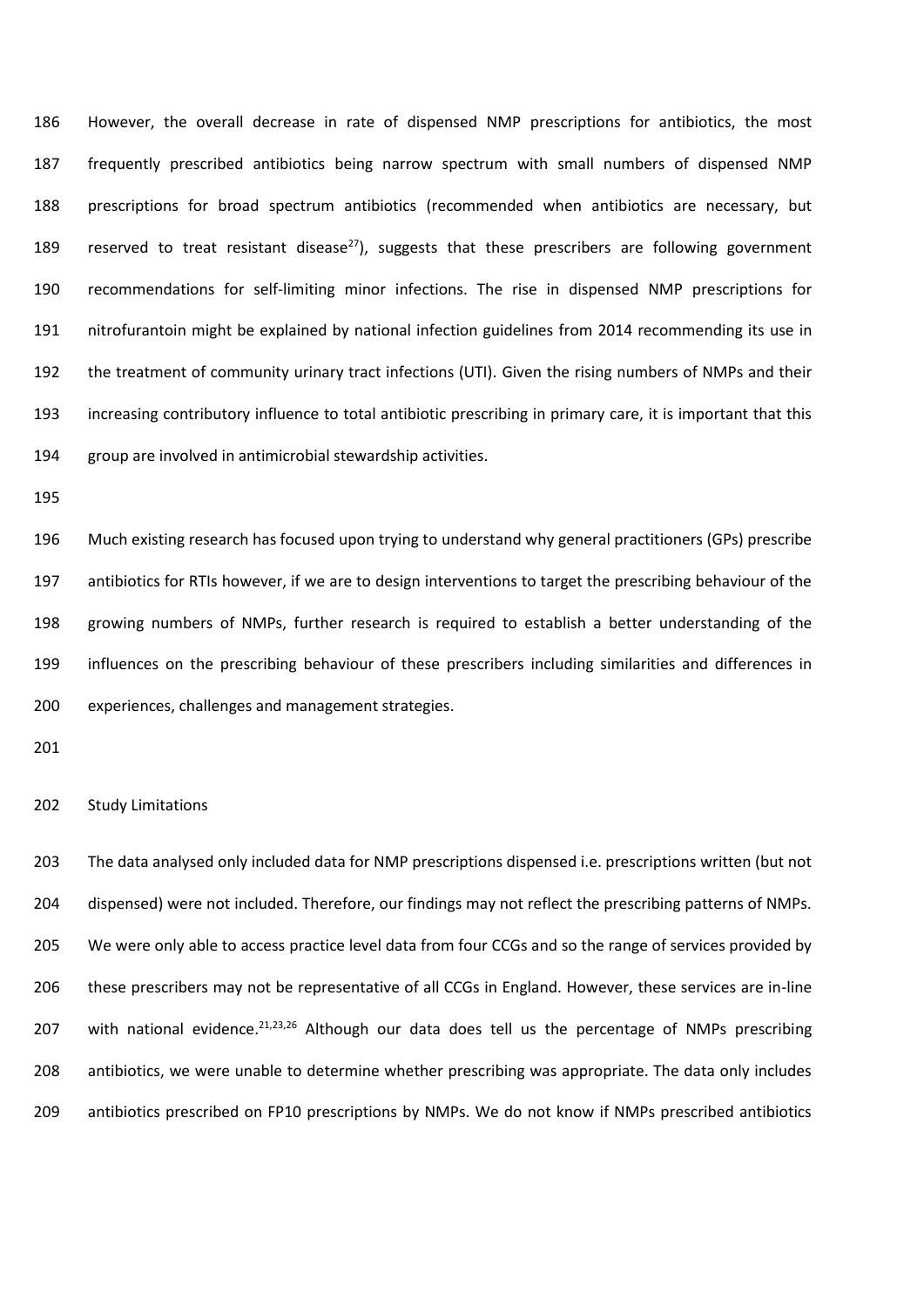210 on other types of NHS or private prescriptions. However, current evidence suggests that the numbers of

211 private prescriptions written by NMPs are low.  $20, 23$ 

## **CONCLUSION**

 Increasing numbers of NMPs are working in primary care in England and managing infections. Antibiotics prescribed by this group aligns with surveillance reports of antibiotic use in primary care. With the numbers of NMPs being set to rise further, they form an important group to involve in antimicrobial stewardship efforts.

# **FUNDING**

This study was carried out as part of our routine work.

#### **TRANSPARENCY DECLARATIONS**

222 Competing interests: All authors have completed the ICMJE uniform disclosure form at [www.icmje.org/coi\\_disclosure.pdf](http://www.icmje.org/coi_disclosure.pdf) and declare: no support from any organisation for the submitted work, no financial relationships with any organisations that might have an interest in the submitted work in the previous three years, no other relationships or activities that could appear to have influenced the submitted work.

# **CONTRIBUTORSHIP STATEMENT**

228 MC made a substantial contribution to the conception and design of the work; the acquisition and interpretation of data, and drafting of the work. DG made a substantial contribution to the design of the work, the analysis and interpretation of data, and drafting of the work. RL made a substantial contribution to the design of the work, the interpretation of data, and critically revised drafts of the work. All authors approved the final version to be published and agree to be accountable for all aspects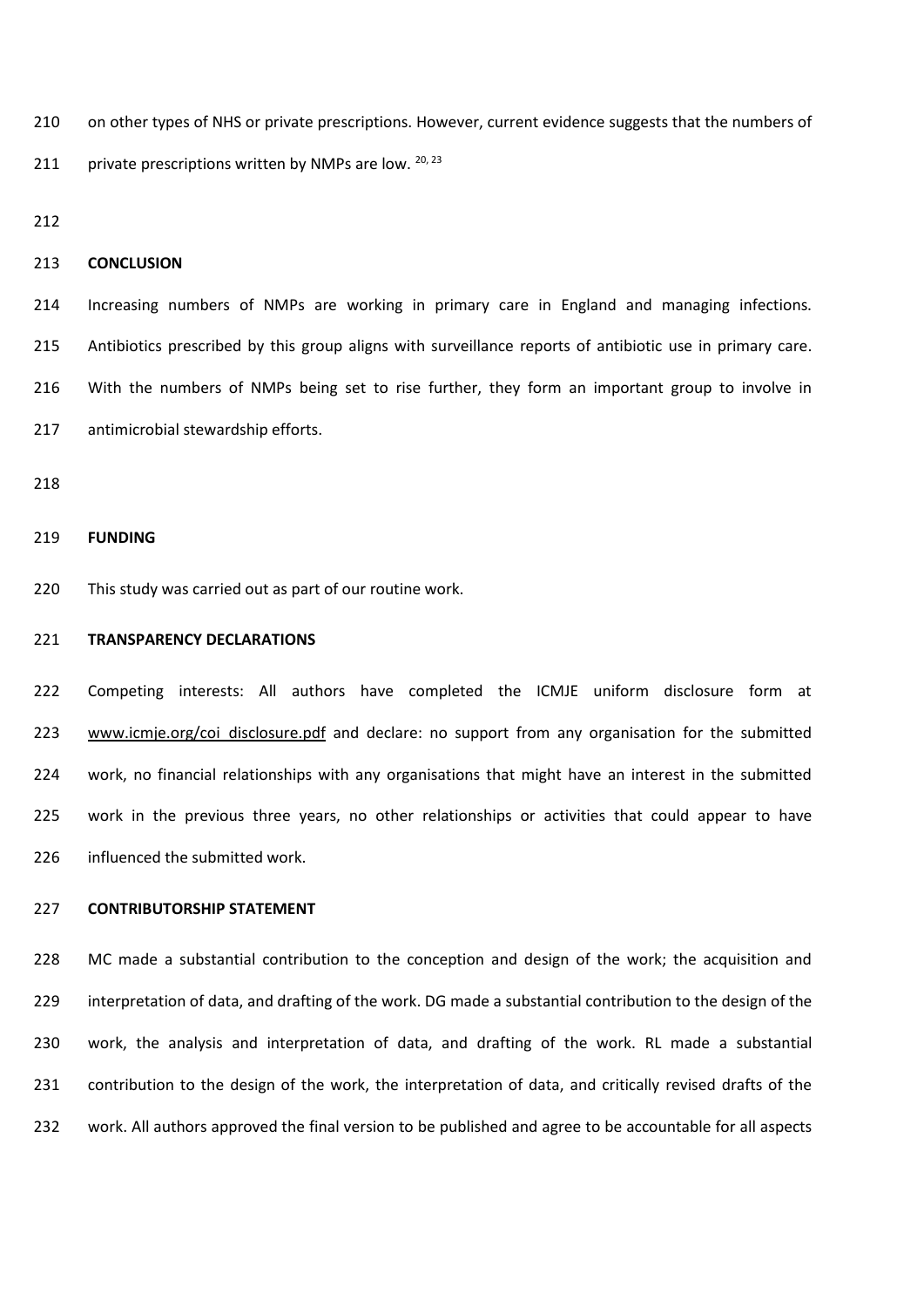- 233 of the work in ensuring that questions related to the accuracy or integrity of any part of the work are
- appropriately investigated and resolved.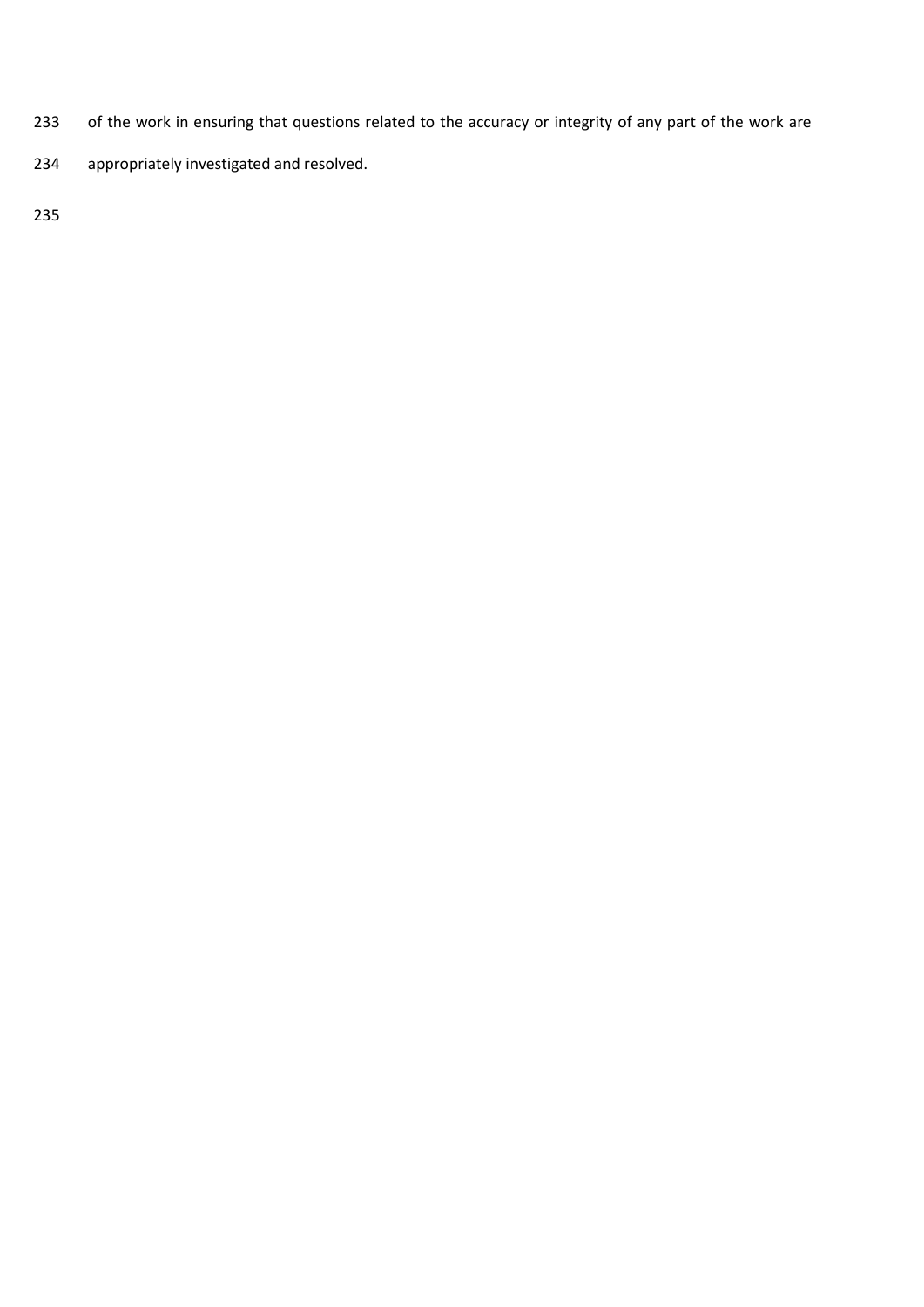**References** 

- 1. Stanhope J, Grimmer-Somers K, Milanese S, *et al* . Extended scope physiotherapy roles for orthopedic outpatients: an update systematic review of the literature. *J Multidiscip Healthc* 2012;**5**:37-45.
- 241 2. Ball J., Barker, G., Buchanan, J. Implementing nurse prescribing. Geneva: International Council of Nurses; 2009.
- 3. Hurlock-Chorostecki C, Forchuck C, Orchard C, *et al.* Labour saver or building a cohesive interprofessional team? The role of the nurse practitioner within hospitals. *J Interprof Care* 2014; **28:**260-266.
- 4. Kroezen M, Van Dijk L, Groenewegen PP, *et al.* Nurse prescribing of medicines in Western European and Aglo-Saxon countries: a systematic review of the literature. *BMC Health Serv Res* 2011; **11**:127. doi:10.1186/1472-6963-11-27.
- 5. Pharmacy Council of New Zealand 2010. *Pharmacist Prescribers.*
- [http://www.pharmacycouncil.org.nz/New-Zealand-Registered-Pharmacists/Interns-](http://www.pharmacycouncil.org.nz/New-Zealand-Registered-Pharmacists/Interns-Pharmacists-and-Pharmacist-Prescribers/Pharmacist-Prescribers)
- [Pharmacists-and-Pharmacist-Prescribers/Pharmacist-Prescribers](http://www.pharmacycouncil.org.nz/New-Zealand-Registered-Pharmacists/Interns-Pharmacists-and-Pharmacist-Prescribers/Pharmacist-Prescribers)
- 6. Canadian Pharmacist Association 2016. *Pharmacists' expanded scope of practice.*
- <https://www.pharmacists.ca/pharmacy-in-canada/scope-of-practice-canada/>
- 7. Controlled Drugs and Substances Act. New Classes of Practitioners Regulations SOR/2012-230,
- Vol 146, November 1, 2012. [http://canadagazette.gc.ca/rp-pr/p2/2012/2012-11-21/html/sor-](http://canadagazette.gc.ca/rp-pr/p2/2012/2012-11-21/html/sor-dors230-eng.html)
- [dors230-eng.html](http://canadagazette.gc.ca/rp-pr/p2/2012/2012-11-21/html/sor-dors230-eng.html)
- 8. Department of Health (DoH) 2001. *Patients to get quicker access to medicines (Press Release).*
- [http://webarchive.nationalarchives.gov.uk/+/www.dh.gov.uk/en/Publicationsandstatistics/Pres](http://webarchive.nationalarchives.gov.uk/+/www.dh.gov.uk/en/Publicationsandstatistics/Pressreleases/DH_4010748)
- [sreleases/DH\\_4010748](http://webarchive.nationalarchives.gov.uk/+/www.dh.gov.uk/en/Publicationsandstatistics/Pressreleases/DH_4010748)
- 9. DoH 2006. *Improving patient's access to medicines: A guide to implementing nurse and*
- *pharmacist independent prescribing within the NHS in England.*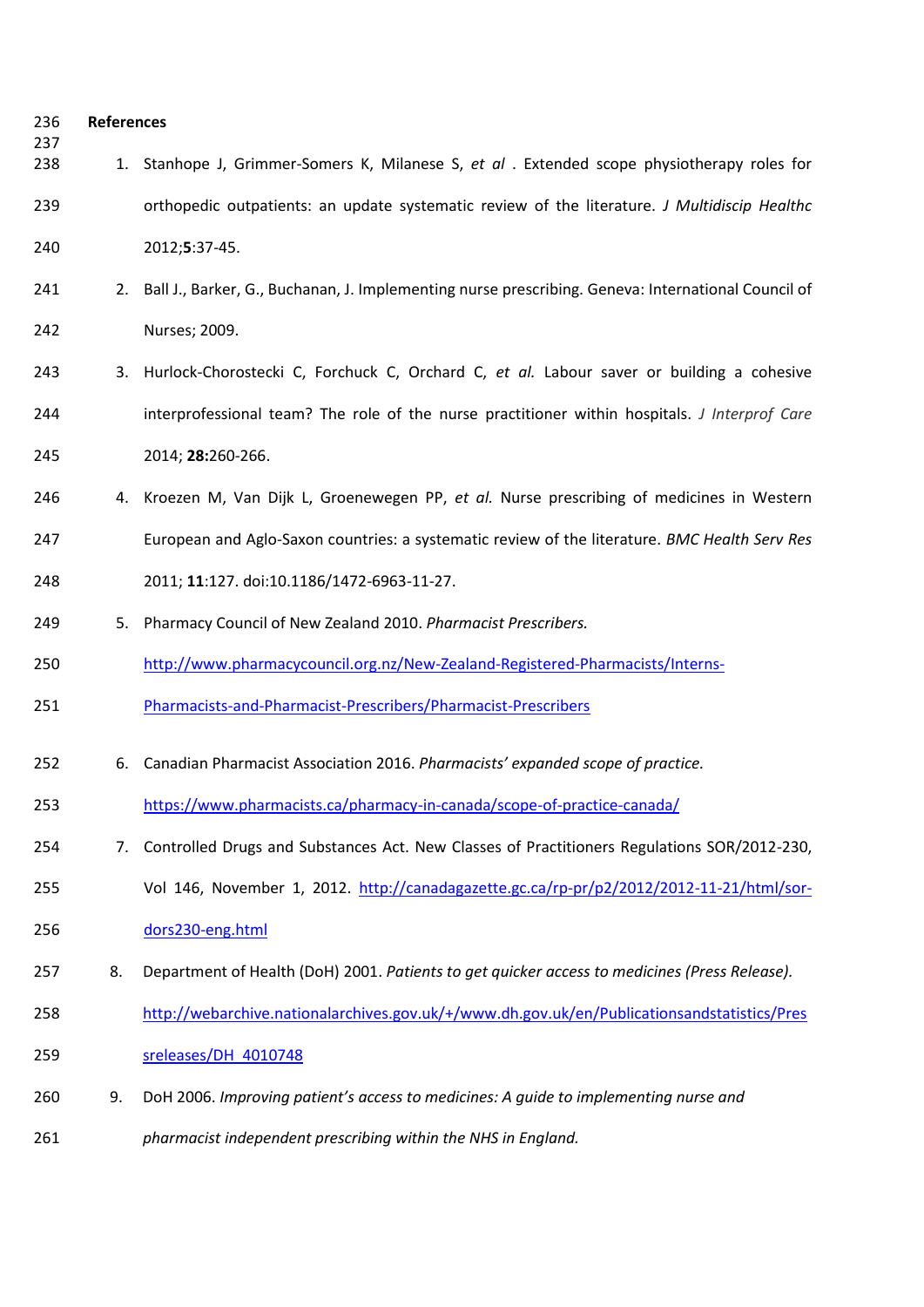- [http://webarchive.nationalarchives.gov.uk/20130107105354/http:/www.dh.gov.uk/prod\\_consu](http://webarchive.nationalarchives.gov.uk/20130107105354/http:/www.dh.gov.uk/prod_consum_dh/groups/dh_digitalassets/@dh/@en/documents/digitalasset/dh_4133747.pdf)
- [m\\_dh/groups/dh\\_digitalassets/@dh/@en/documents/digitalasset/dh\\_4133747.pdf](http://webarchive.nationalarchives.gov.uk/20130107105354/http:/www.dh.gov.uk/prod_consum_dh/groups/dh_digitalassets/@dh/@en/documents/digitalasset/dh_4133747.pdf)
- 10. Healthcare Professions Council. *Medicines and Prescribing.* [www.hpc-](http://www.hpc-uk.org/aboutregistration/medicinesandprescribing)
- [uk.org/aboutregistration/medicinesandprescribing](http://www.hpc-uk.org/aboutregistration/medicinesandprescribing)
- 11.General Optical Council 2007. GOC welcomes new prescribing rights for optometrists.
- [https://www.optical.org/en/news\\_publications/news\\_item.cfm/GOC-welcomes-new-](https://www.optical.org/en/news_publications/news_item.cfm/GOC-welcomes-new-prescribing-rights-for-optometrists)
- [prescribing-rights-for-optometrists](https://www.optical.org/en/news_publications/news_item.cfm/GOC-welcomes-new-prescribing-rights-for-optometrists)
- 12. National Health Service (NHS) 2014. *Five year forward view.* [https://www.england.nhs.uk/wp-](https://www.england.nhs.uk/wp-content/uploads/2014/10/5yfv-web.pdf)[content/uploads/2014/10/5yfv-web.pdf](https://www.england.nhs.uk/wp-content/uploads/2014/10/5yfv-web.pdf)
- 13. Health Education England 2016. *Primary Care Workforce Commission.* [https://hee.nhs.uk/our-](https://hee.nhs.uk/our-work/hospitals-primary-community-care/primary-community-care/primary-care-workforce-commission)
- [work/hospitals-primary-community-care/primary-community-care/primary-care-workforce-](https://hee.nhs.uk/our-work/hospitals-primary-community-care/primary-community-care/primary-care-workforce-commission)[commission](https://hee.nhs.uk/our-work/hospitals-primary-community-care/primary-community-care/primary-care-workforce-commission)
- 14. World Health Organisation (WHO) 2016. *Antimicrobial resistance Fact sheet No. 194.* <http://www.who.int/mediacentre/factsheets/fs194/en/>
- 15. Goossens H, Ferech M, Vander Stichele R, *et al*. Outpatient antibiotic use in Europe and
- association with resistance: a cross-national database study*. Lancet* 2005;**365**:579-87.
- 16. Costelloe C, Metcalfe C, Lovering A, *et al*. Effect of antibiotic prescribing in primary care on
- antimicrobial resistance in individual patients: Systematic review and meta-analysis. *BMJ* 2010; **340**:c2096.
- 17. Glasziou P, Del Mar C, Sanders S, *et al.* Antibiotics for acute otitis media in children. *Cochrane Database Syst Rev* 2004*.*
- 18. [Hawker JI,](http://www.ncbi.nlm.nih.gov/pubmed/?term=Hawker%20JI%5BAuthor%5D&cauthor=true&cauthor_uid=25091508) [Smith S,](http://www.ncbi.nlm.nih.gov/pubmed/?term=Smith%20S%5BAuthor%5D&cauthor=true&cauthor_uid=25091508) [Smith GE,](http://www.ncbi.nlm.nih.gov/pubmed/?term=Smith%20GE%5BAuthor%5D&cauthor=true&cauthor_uid=25091508) *et al*. Trends in antibiotic prescribing in primary care for clinical
- syndromes subject to national recommendations to reduce antibiotic resistance, UK 1995-2011:
- analysis of a large database of primary care. *[J Antimicrob Chemother](http://www.ncbi.nlm.nih.gov/pubmed/?term=Hawker+JI%2C+Smith+S%2C+Smith+GE%2C+et+al.)* 2014;**69**(12):3423-30.
- 19. [Ness V,](http://www.ncbi.nlm.nih.gov/pubmed/?term=Ness%20V%5BAuthor%5D&cauthor=true&cauthor_uid=26311841) [Malcolm W,](http://www.ncbi.nlm.nih.gov/pubmed/?term=Malcolm%20W%5BAuthor%5D&cauthor=true&cauthor_uid=26311841) [McGivern G,](http://www.ncbi.nlm.nih.gov/pubmed/?term=McGivern%20G%5BAuthor%5D&cauthor=true&cauthor_uid=26311841) *[et](http://www.ncbi.nlm.nih.gov/pubmed/?term=Reilly%20J%5BAuthor%5D&cauthor=true&cauthor_uid=26311841) al*. Growth in nurse prescribing of antibiotics: the Scottish experience 2007-13. *[J Antimicrob Chemother](http://www.ncbi.nlm.nih.gov/pubmed/?term=Valerie+Ness1*%2C+William+Malcolm2%2C+Guy+McGivern3+and+Jacqui+Reilly2%2C4)* 2015;**70**(12):3384-9.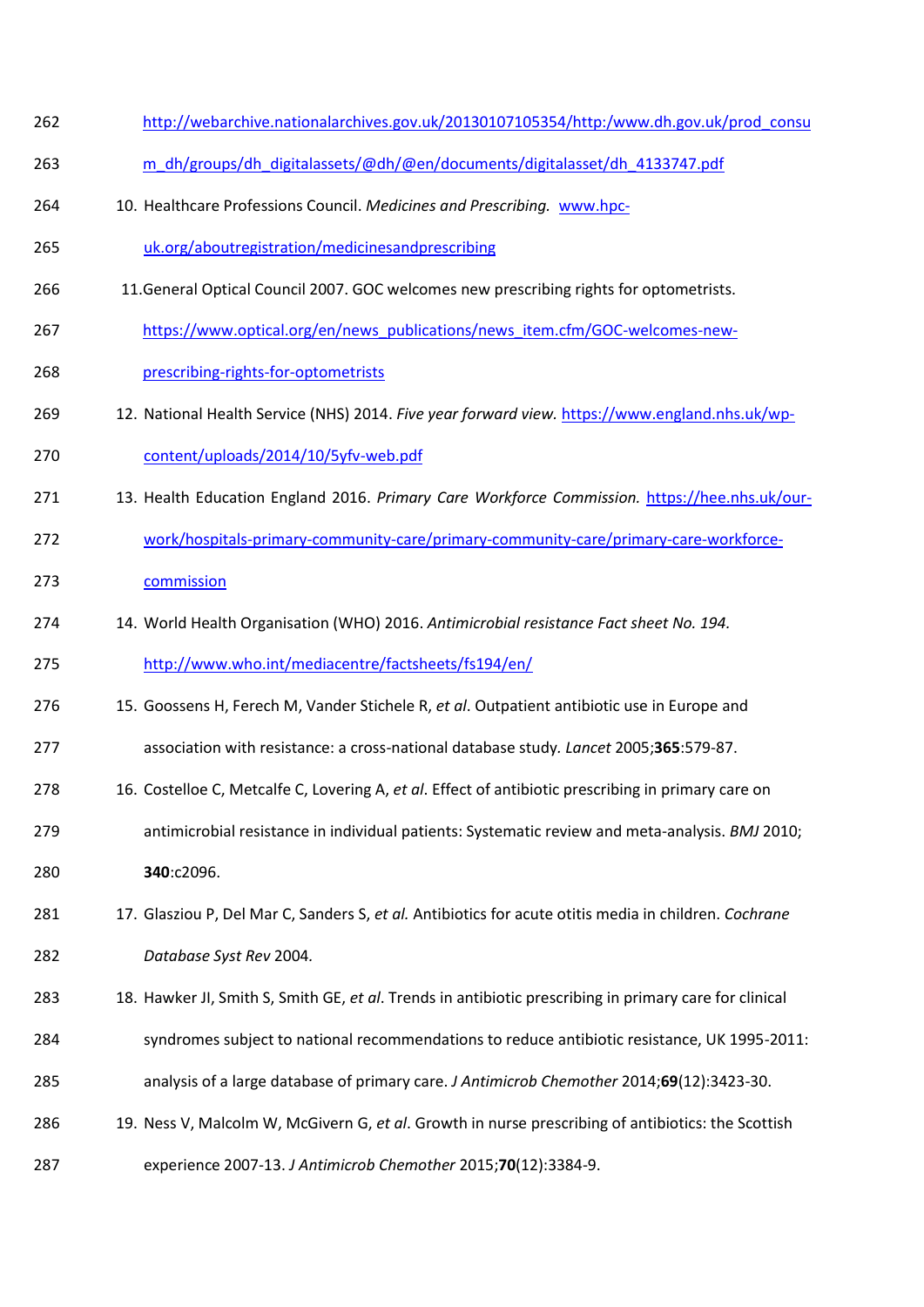| 288 | 20. Courtenay M, Carey N, Stenner, K. An overview of non medical prescribing across one strategic  |
|-----|----------------------------------------------------------------------------------------------------|
| 289 | health authority: a questionnaire survey. BMC Health Serv Res 2012;12:138.                         |
| 290 | 21. Latter S, Blenkinsopp A, Smith A, et al. Evaluation of nurse and pharmacist independent        |
| 291 | prescribing. University of Southampton and University of Keele on behalf of the DoH; 2010.         |
| 292 | 22. Public Health England (PHE) 2015. English surveillance programme for antimicrobial utilisation |
| 293 | and resistance (ESPAUR) 2010 to 2014.                                                              |
| 294 | https://www.gov.uk/government/uploads/system/uploads/attachment_data/file/477962/ESPA              |
| 295 | UR Report 2015.pdf                                                                                 |
| 296 | 23. Carey N, Stenner K, Gage H, et al. Evaluation of Physiotherapist and Podiatrist Independent    |
| 297 | Prescribing, Mixing of Medicines, and Prescribing of Controlled Drugs. Policy Research             |
| 298 | Programme, DoH, 2016.                                                                              |
| 299 | 24. NHS Digital 2017. NHS Workforce Statistics Jan 2017                                            |
| 300 | https://www.gov.uk/government/statistics/nhs-workforce-statistics-jan-2017                         |
| 301 | 25. Latter S, Maben J, Courtenay M et al. An evaluation of extended formulary independent nurse    |
| 302 | prescribing: executive summary. Southampton, UK University of Southampton School of Nursing        |
| 303 | and Midwifery on behalf of Department of Health, 2005                                              |
| 304 | https://eprints.soton.ac.uk/17584/1/Eval. Extended FormIndependent Nurs Prescribing Ju             |
| 305 | ne05.pdf                                                                                           |
| 306 | 26. Courtenay M, Khanfer K, Harries-Huntley G, et al. An overview of the uptake and                |
| 307 | implementation of non-medical prescribing in Wales: A national questionnaire survey. BMJ           |
| 308 | Open (under review)                                                                                |
| 309 | 27. National Institute for Health and Care Excellence (NICE) 2015. Medicines management Options    |
| 310 | for Local implementation. https://www.nice.org.uk/Media/Default/About/what-we-do/NICE-             |
| 311 | advice/Key-therapeutic-topics/key-therapeutic-topics-2015.pdf                                      |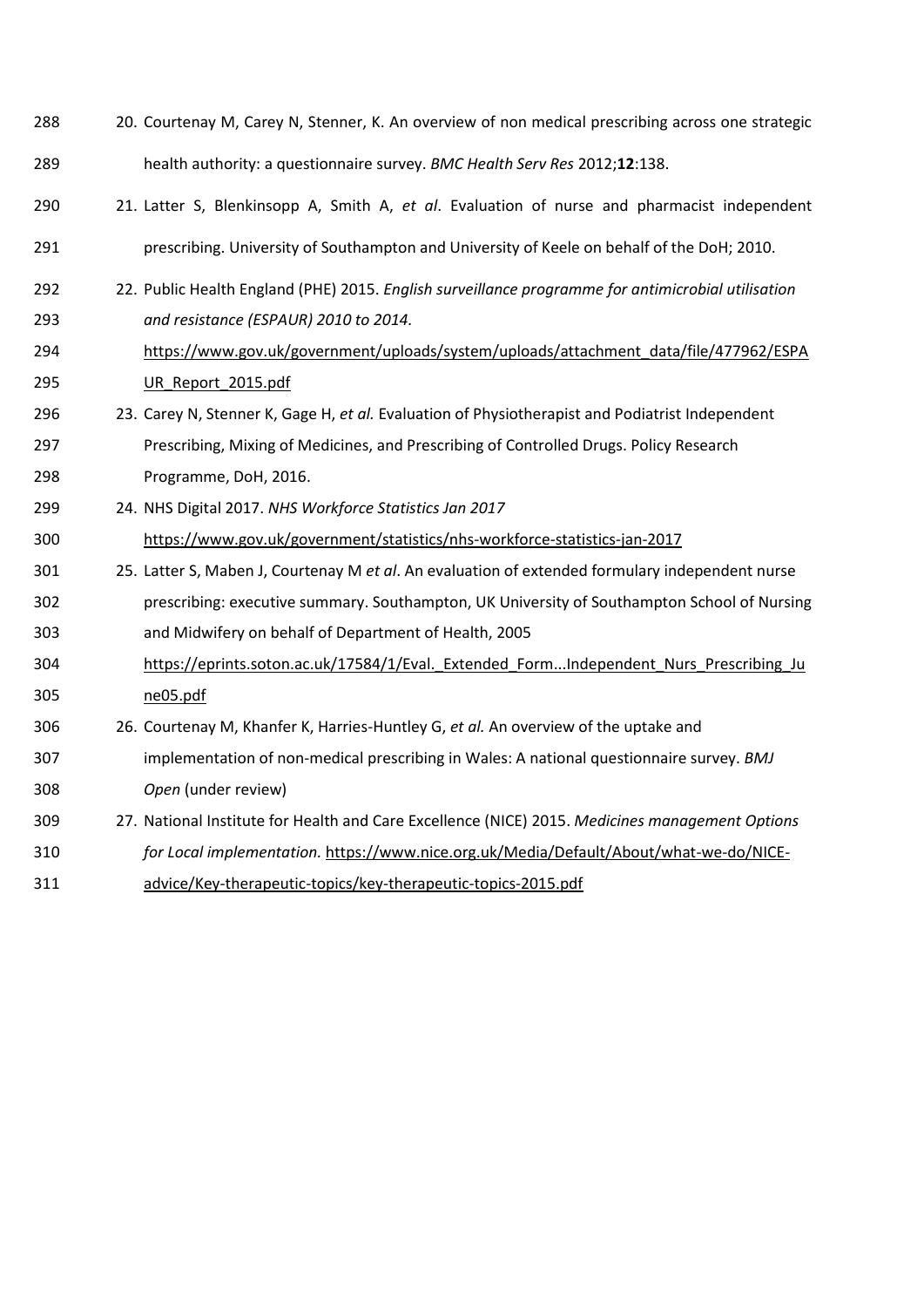312 Table 1: *NMP prescriptions dispensed in primary care in England between January 2011 and December* 313 2015

| NMP type        | Total number<br>οf<br><b>NMP</b><br>prescriptions<br>dispensed in<br>primary care | Total number<br><b>NMP</b><br>οf<br>antibiotic<br>prescriptions<br>dispensed in<br>primary care | Total number<br>of dispensed<br>antibiotic<br>prescriptions<br>in<br>primary<br>care | % of all NMP<br>dispensed<br>prescriptions<br>for<br>antibiotics | % of all dispensed<br>antibiotics<br>prescribed by NMPs |
|-----------------|-----------------------------------------------------------------------------------|-------------------------------------------------------------------------------------------------|--------------------------------------------------------------------------------------|------------------------------------------------------------------|---------------------------------------------------------|
| Overall         | 98,577,980                                                                        | 12,143,695                                                                                      | 186,323,947                                                                          | 12.3                                                             | 6.52                                                    |
| <b>Nurse</b>    | 93,102,682                                                                        | 12,077,107                                                                                      |                                                                                      | 13.0                                                             | 6.48                                                    |
| Pharmacist      | 5,454,942                                                                         | 66,332                                                                                          |                                                                                      | 1.2                                                              | 0.04                                                    |
| Optometrist     | 3,846                                                                             | 29                                                                                              |                                                                                      | 0.8                                                              | 0.00                                                    |
| Physiotherapist | 2,380                                                                             | 141                                                                                             |                                                                                      | 5.9                                                              | 0.00                                                    |
| Radiographer    | $\Omega$                                                                          | $\Omega$                                                                                        |                                                                                      | 0.0                                                              | 0.00                                                    |
| Chiropodist     | 14,130                                                                            | 86                                                                                              |                                                                                      | 0.6                                                              | 0.00                                                    |

315 Figure 1: *Year-by-year number and type of NMPs in England* 



316



- 319
- 320
- 321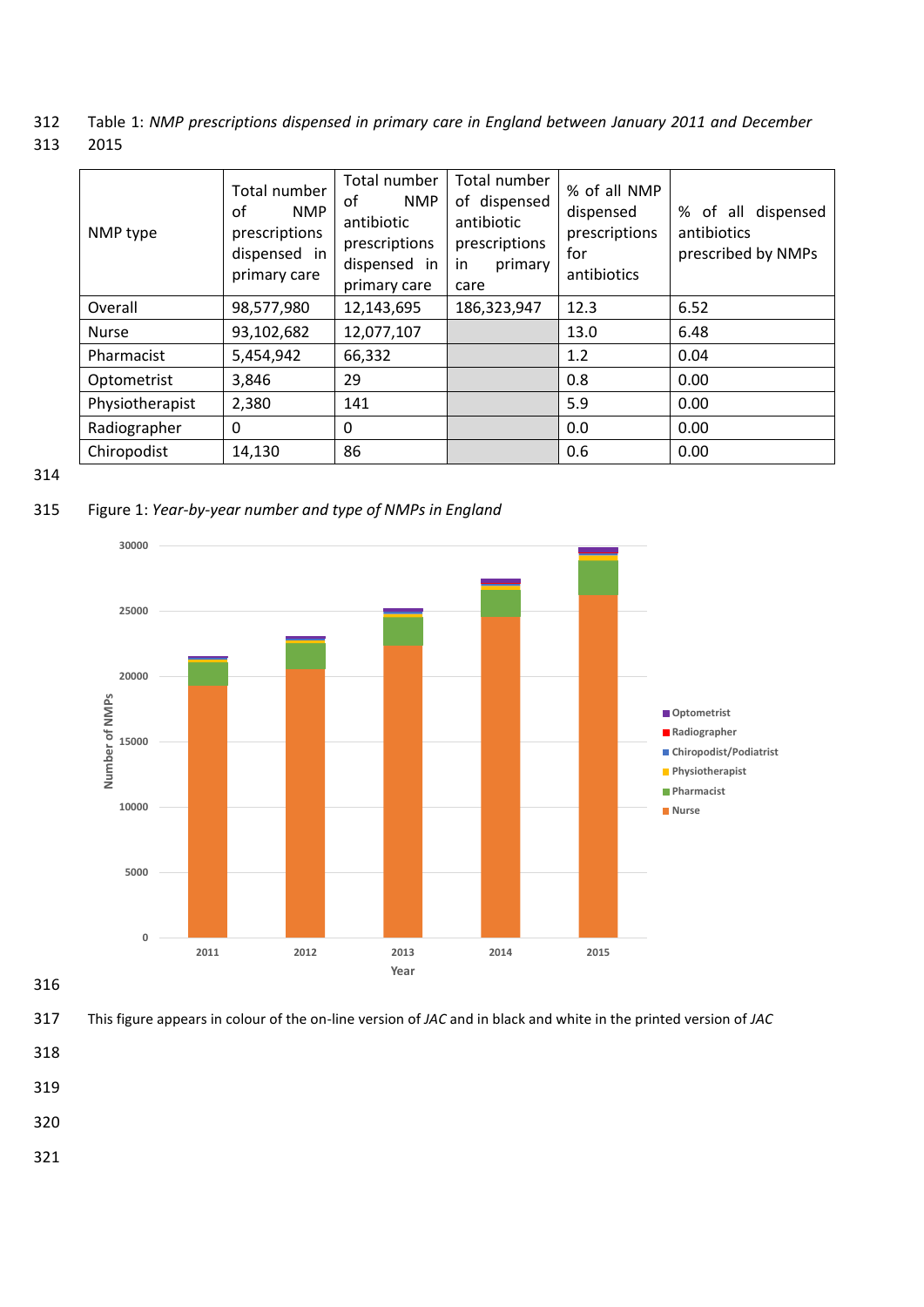# 322 Table 2: *Antibiotic class and type per NMP*

323

|                                           | NMP type     |            |                 |             |  |  |
|-------------------------------------------|--------------|------------|-----------------|-------------|--|--|
| Antibacterial class                       | <b>Nurse</b> | Pharmacist | Physiotherapist | Optometrist |  |  |
| <b>Penicillins</b>                        | 7,243,002    | 27,042     | 86              |             |  |  |
| Sulfonamides and trimethoprim             | 1,349,594    | 8,733      |                 |             |  |  |
| <b>Macrolides</b>                         | 1,313,933    | 8,211      | 11              |             |  |  |
| Tetracyclines                             | 883,060      | 11,590     | 13              | 19          |  |  |
| Urinary-tract infections (nitrofurantoin) | 688,924      | 5,129      |                 |             |  |  |

324

325

# 326 Figure 2: *Dispensed NMP prescriptions for antibiotics, per NMP by BNF class (all classes)*





- 329
- 330 Figure 3: *Rate of dispensed NMP prescriptions for antibiotics, per NMP by BNF class*
- 331 *(sulfonamides and trimethoprim, macrolides, tetracyclines, nitrofurantoin, cephalosporins,*  332 *carbapenems, and other beta-lactams, metronidazole and tinidazole, and quinolones).*
- 333
- 334 This figure appears in colour of the on-line version of *JAC* and in black and white in the printed version of *JAC*
- 335
- 336
- 337